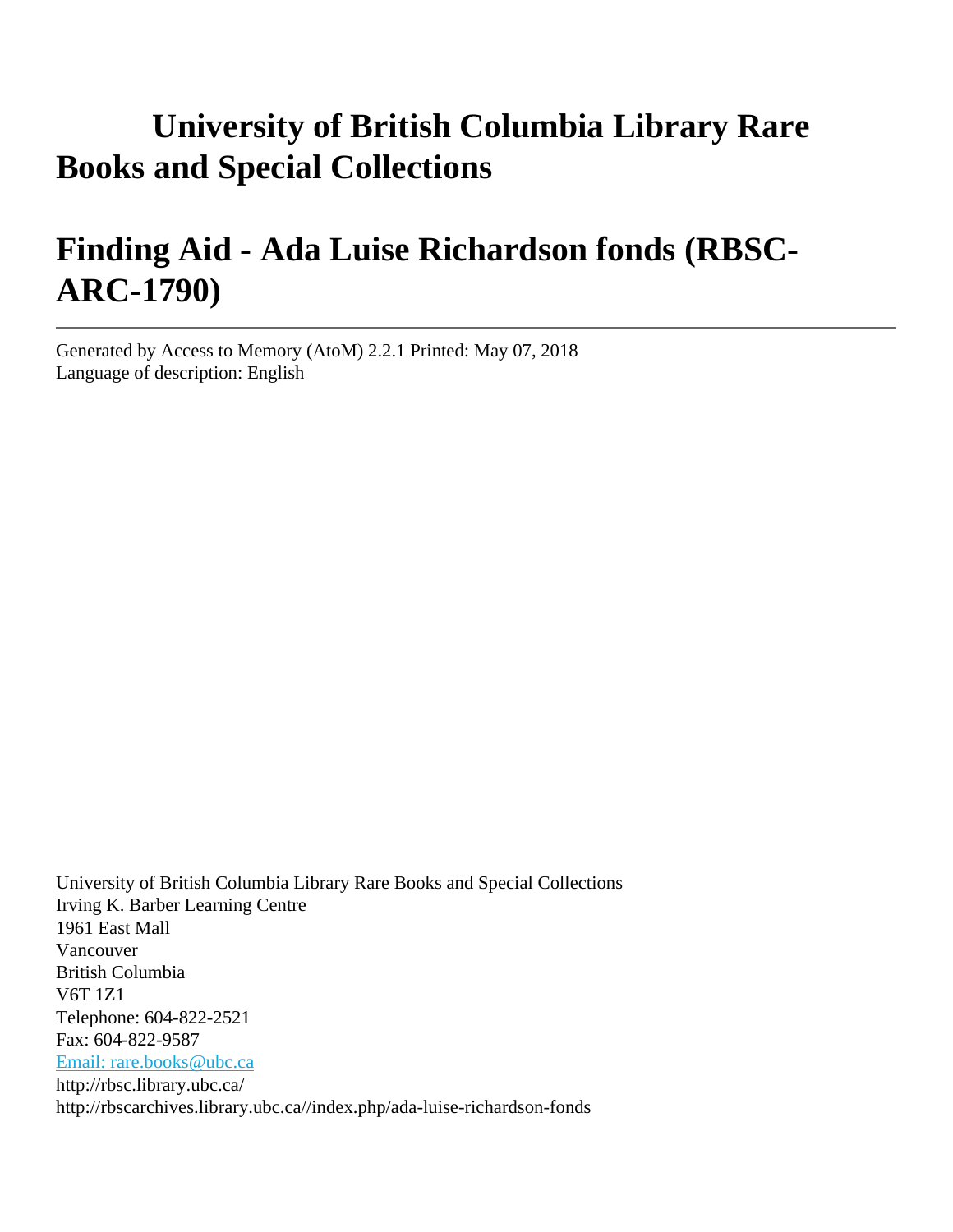# **Table of contents**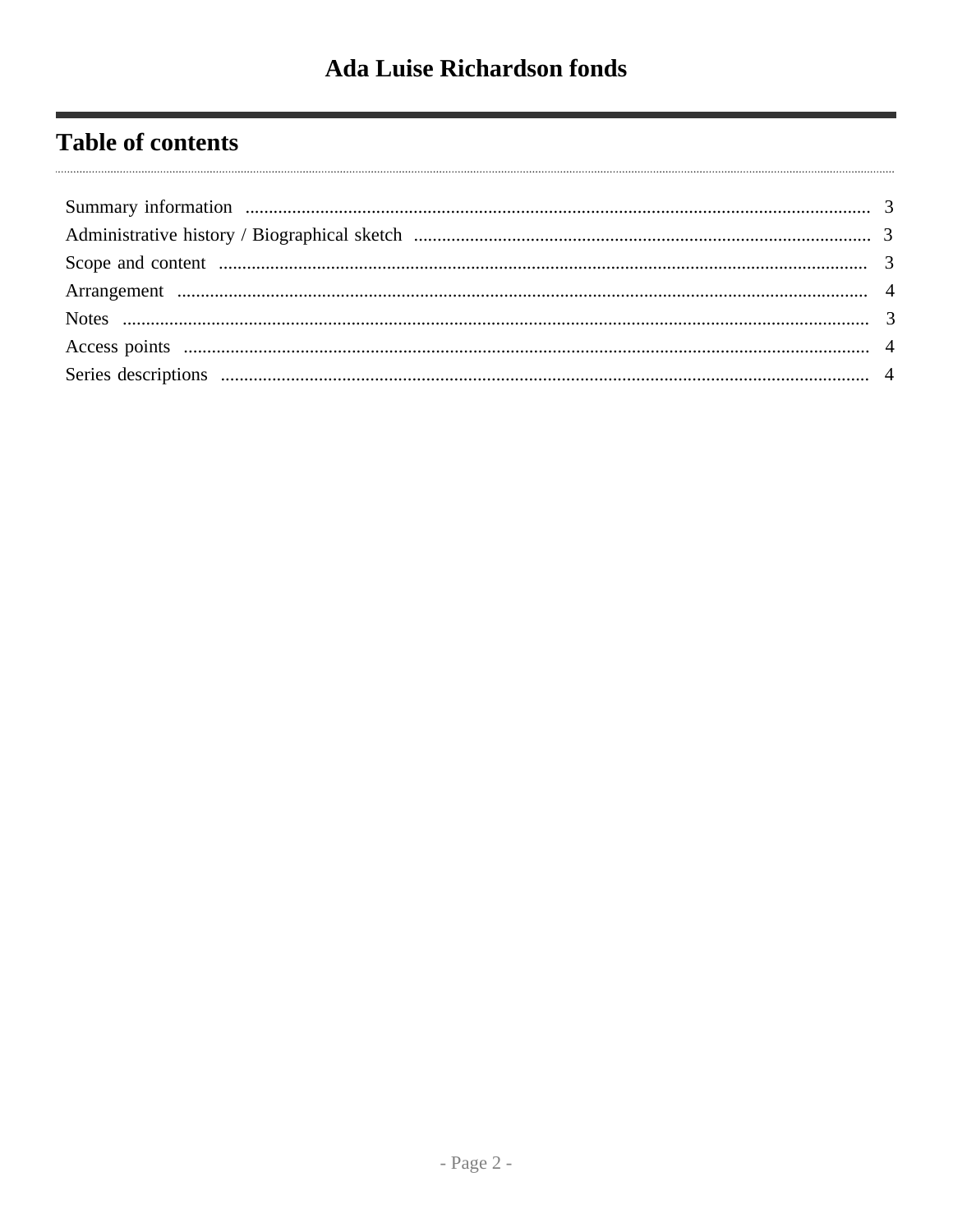| <b>Repository:</b>                           | University of British Columbia Library Rare Books and Special<br>Collections |  |
|----------------------------------------------|------------------------------------------------------------------------------|--|
| <b>Title:</b>                                | Ada Luise Richardson fonds                                                   |  |
| ID:                                          | RBSC-ARC-1790                                                                |  |
| Date:                                        | 1903-1934 (date of creation)                                                 |  |
| <b>Physical description:</b>                 | 25 cm of textual records                                                     |  |
| Dates of creation,<br>revision and deletion: |                                                                              |  |

## <span id="page-2-0"></span>**Summary information**

## <span id="page-2-1"></span>**Administrative history / Biographical sketch**

#### **Note**

Ada Luise Richardson was a researcher on music history and theory with a focus on Russian and Finnish music. She was presumably a Vancouver based musician with an interest in piano music and folklore songs from Russia and Finnland. She was possibly associated with the Vancouver Women's Musical Club. Richardson wanted to donate her music collection and library to the Club in 1930.

## <span id="page-2-2"></span>**Scope and content**

This fonds contains Ada Luise Richardson's research notes on music history and theory. Her research focused on Finnland and Russia and was conducted in the beginning of the 20th century. For her research Richardson collected Russian and Finnish folklore songs, as well as newspaper clippings and excerpts from contemporary literature. Richardson's research notes were meant to be the basis of papers on music history and theory. The fonds contains music sheets and some pieces of correspondence, as well.

## <span id="page-2-3"></span>**Notes**

### **Title notes**

### **Immediate source of acquisition**

Donated to Rare Books and Special Collections prior to 2008.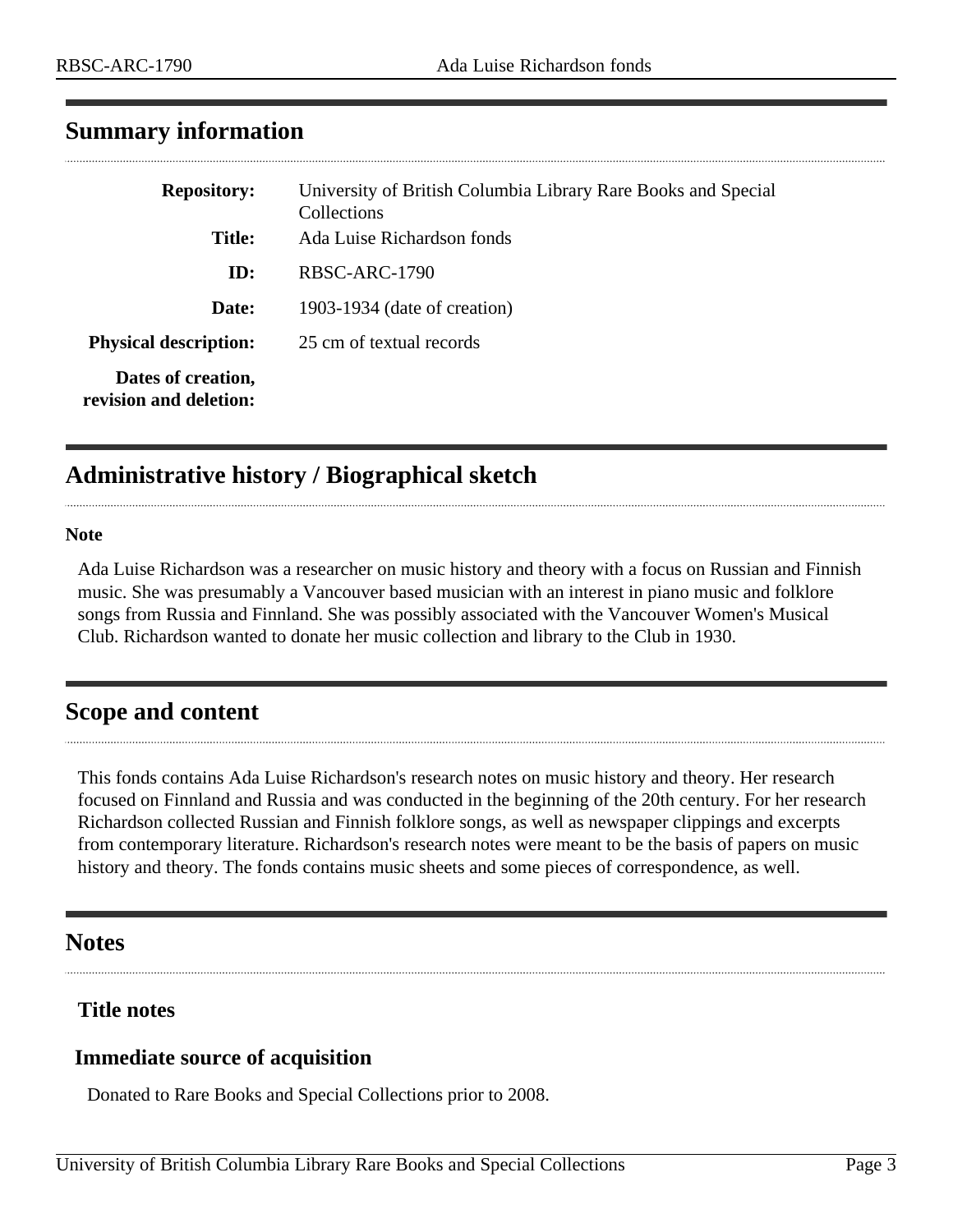#### <span id="page-3-0"></span>**Arrangement**

Arranged by Rare Books and Special Collections under maintenance of the existing order in files related to music history and theory research.

#### **Other notes**

• **Publication status**: published

# <span id="page-3-1"></span>**Access points**

• Vancouver Women's Musical Club (subject)

## <span id="page-3-2"></span>**Series descriptions**

| Ref code       | Title                                    | Dates     | Access status | Container |
|----------------|------------------------------------------|-----------|---------------|-----------|
| RBSC-          | File - Piano Music Sheets, Russian       | undated   |               |           |
| ARC-1790-01-01 | romantic songs for soprano               |           |               |           |
| RBSC-          | File - Music related Newspaper clippings | 1907-1919 |               |           |
| ARC-1790-01-02 |                                          |           |               |           |
| RBSC-          | File - Correspondence Lessons for Piano  | 1903      |               |           |
| ARC-1790-01-03 |                                          |           |               |           |
| RBSC-          | File - Notes on Music Theory and Music   | 1907-1934 |               |           |
| ARC-1790-01-04 | History                                  |           |               |           |
| RBSC-          | File - Notes on Music Theory and Music   | 1907-1934 |               |           |
| ARC-1790-01-05 | History                                  |           |               |           |
| RBSC-          | File - Notes on Music Theory and Music   | 1907-1934 |               |           |
| ARC-1790-01-06 | History - Finnland                       |           |               |           |
| RBSC-          | File - Notes on Music Theory and Music   | 1907-1934 |               |           |
| ARC-1790-01-07 | History - Finnland and Skandinavia       |           |               |           |
| RBSC-          | File - Richardson's Music Library        | 1930      |               |           |
| ARC-1790-01-08 | Inventory and Vancouver Women's          |           |               |           |
|                | Musical Club Library Inventory           |           |               |           |
| RBSC-          | File - Notebook, Music History and       | 1907-1934 |               |           |
| ARC-1790-01-09 | <b>Theory Research Notes</b>             |           |               |           |
| RBSC-          | File - Notebook, Music History and       | 1907-1934 |               |           |
| ARC-1790-01-10 | <b>Theory Research Notes</b>             |           |               |           |
| RBSC-          | File - Notebook, Music History and       | 1907-1934 |               |           |
| ARC-1790-02-01 | <b>Theory Research Notes</b>             |           |               |           |
| RBSC-          | File - Notebook, Music History and       | 1907-1934 |               |           |
| ARC-1790-02-02 | <b>Theory Research Notes</b>             |           |               |           |
| RBSC-          | File - Notebook, Music History and       | 1907-1934 |               |           |
| ARC-1790-02-03 | <b>Theory Research Notes</b>             |           |               |           |
| RBSC-          | File - Notebook, Music History and       | 1907-1934 |               |           |
| ARC-1790-02-04 | <b>Theory Research Notes</b>             |           |               |           |
| RBSC-          | File - Notebook, Music History and       | 1907-1934 |               |           |
| ARC-1790-02-05 | <b>Theory Research Notes</b>             |           |               |           |